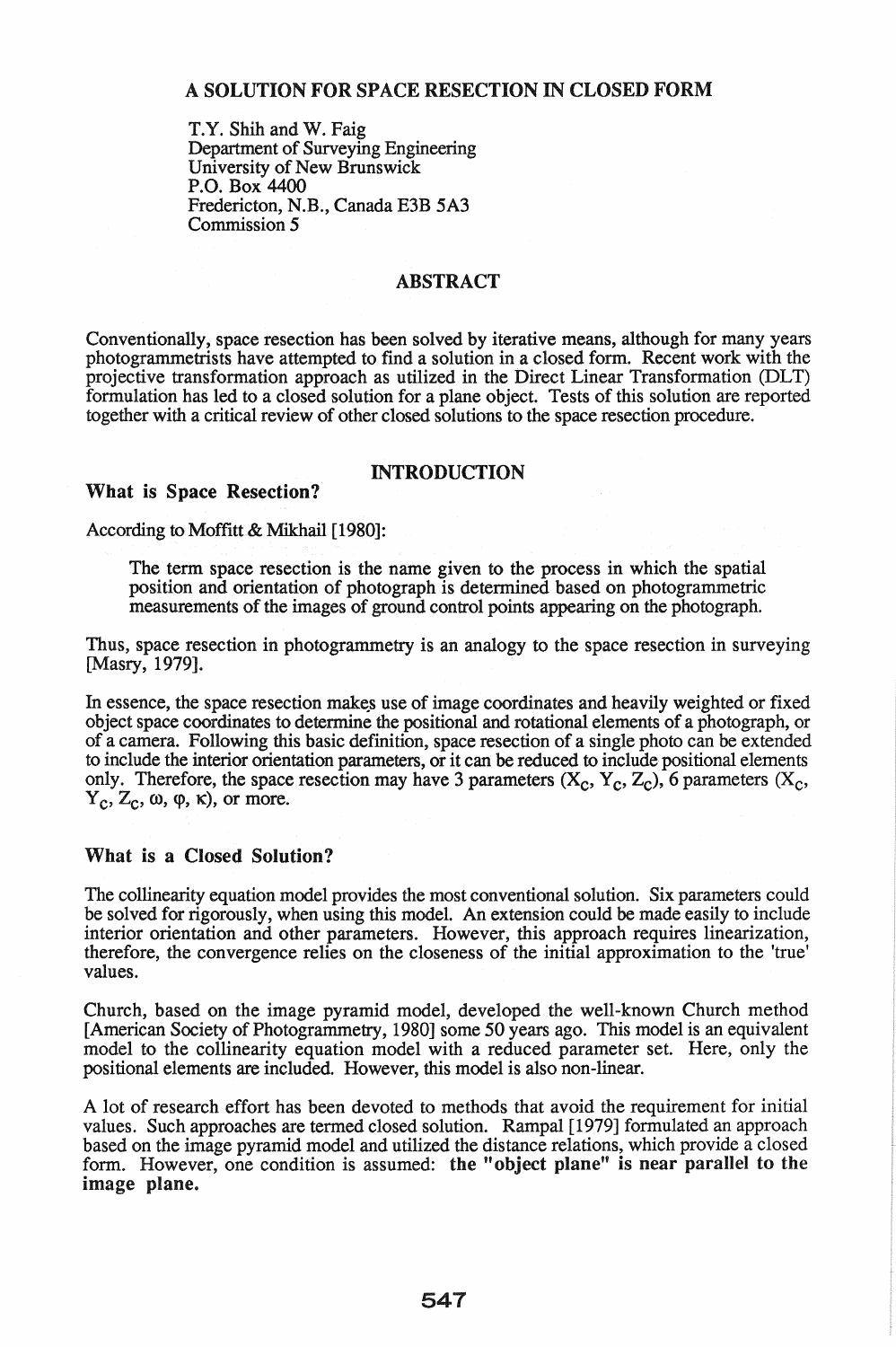Hadem [1981] generalized Rampal's approach, but with different constraints: either one distance between an object point and the perspective center is approximately known, or numerical analysis techniques are used.

In contrast to the 3 parameter and 6 parameter space resections, an 11 parameter space resection was developed by Abdel-Aziz & Karara [1971]. This model is well-known as DLT (Direct Linear Transformation), including 11 algebraic parameters. Hadem [1981] and Okamoto [1981] indicated that these 11 DLT parameters are equivalent to 6 exterior orientation parameters, and 5 interior orientation parameters. Independent from these two studies, an equivalent physical model for the DLT model, in terms of conventional collinearity parameters was illustrated and tested by Shih & Faig [1987]. However, the DLT formulation represents a closed form solution for 11 parameters. The object has to have sufficient extension in all three dimensions in order to ensure a solution [Faig  $\&$  Shih, 1986]. Although additional constraints can be added to reduce the number of unknown parameters, linearity of the model is lost along with these additions.

#### THE TWO-DIMENSIONAL DLT APPROACH

Based on the relations derived in Shih & Faig [1987], the two-dimensional DLT approach is formulated. A 2-D to 2-D perspective transformation is utilized for space resection, then transformed from the algebraic space into the physical space. This approach requires a nearly plane object. When the three-dimensionality increases, biases from relief displacements will negatively influence the solution. Therefore, this approach is a good supplement to the DLT approach with respect to the initial value problem. When the object has sufficient depth differences, the full DLT aproach should be used. When the object is flat, then the 2-D DLT is sufficient.

The 2-D to 2-D perspective transformation can be written in the following form:

$$
x = \frac{a_1 X + b_1 Y + c_1}{a_3 X + b_3 Y + 1}
$$

$$
y = \frac{a_2 X + b_2 Y + c_2}{a_3 X + b_3 Y + 1}
$$

In order to make it work, the coordinate component in one dimension of the object space should be constant or zero. For simplicity's sake, Z was selected, i.e., all points have  $\bar{Z}=0$ . This could be achieved for a flat object simply by applying a similarity transformation with 2 rotations and 1 translation. An inverse transformation will have to be carried out after the space resection.

In this study, the transformation from an arbitrary object plane to a horizontal plane is not included. Only the space resection itself is investigated. However, an APL version routine for this transformation is attached in the appendix.

#### The Formulation

From Shih & Faig [1987], the transformation from DLT to physical parameters are:

1. Station parameters  $(X_c, Y_c, Z_c)$ :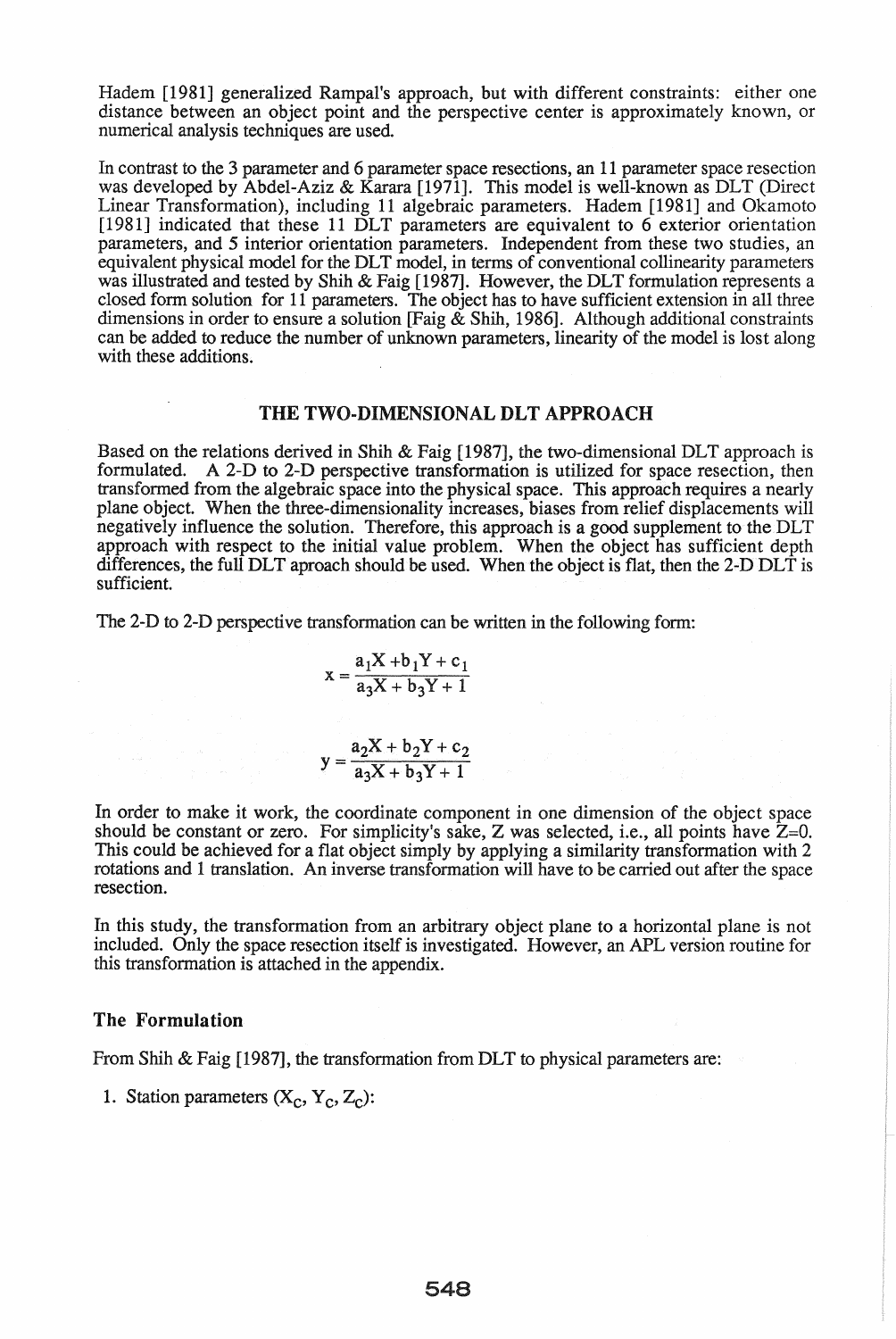$$
\begin{bmatrix} X_c \\ Y_c \\ Z_c \end{bmatrix} = \begin{bmatrix} -b_{11} & -b_{12} & -b_{13} \\ -b_{21} & -b_{22} & -b_{23} \\ -b_{31} & -b_{32} & -b_{33} \end{bmatrix}^{-1} \begin{bmatrix} b_{14} \\ b_{24} \\ 1 \end{bmatrix}
$$

2. Interior orientation and comparator parameters  $(x_p, y_p, f, a, b)$ 

$$
x_p = C^2 (b_{11} \cdot b_{31} + b_{12} \cdot b_{32} + b_{13} \cdot b_{33})
$$
  
\n
$$
y_p = C^2 (b_{21} \cdot b_{31} + b_{22} \cdot b_{32} + b_{23} \cdot b_{33})
$$
  
\n
$$
f^2 = C^2 (b_{11}^2 + b_{12}^2 + b_{13}^2) - x_p^2
$$
  
\n
$$
y_p^2 + f^2/a^2 + b^2 f^2/a^2 = C^2 (b_{21}^2 + b_{22}^2 + b_{23}^2)
$$
  
\n
$$
x_p \cdot y_p - bf^2/a = C^2 (b_{11} \cdot b_{21} + b_{12} \cdot b_{22} + b_{13} \cdot b_{23})
$$

The last two equations provide a solution for a and b, while  $C^{-2} = (b^2_{31} + b^2_{32} + b^2_{33})$ 

3. Rotational matrix (as a function of  $\omega$ ,  $\varphi$ ,  $\kappa$ )

$$
M_{31} = C \tcdot b_{31}; \t M_{11} = (x_p \tcdot M_{31} - C \tcdot b_{11})/f;
$$
  
\n
$$
M_{32} = C \tcdot b_{32}; \t M_{12} = (x_p \tcdot M_{32} - C \tcdot b_{12})/f;
$$
  
\n
$$
M_{33} = C \tcdot b_{33}; \t M_{13} = (x_p \tcdot M_{33} - C \tcdot b_{13})/f;
$$
  
\n
$$
M_{21} = (y_p M_{31} + b(f/a)M_{11} - Cb_{21}) (f/a);
$$
  
\n
$$
M_{22} = (y_p M_{32} + b(f/a)M_{12} - Cb_{22}) (f/a);
$$
  
\n
$$
M_{23} = (y_p M_{33} + b(f/a)M_{13} - Cb_{23}) (f/a);
$$

This rotational matrix can be decomposed into the actual rotations, following standard procedures.

Assuming that:  $a = 1$ ,  $b = 0$ , and f is known, then:  $x_p = C^2(b_{11}.b_{31} + b_{12}.b_{32} + b_{13}.b_{33})$  $y_p = C^2(b_{21}.b_{31} + b_{22}.b_{32} + b_{23}.b_{33})$  $x_p^2 = C^2(b_{11}^2 + b_{12}^2 + b_{13}^2) - f^2$  $y_p^2 = C^2(b_{21}^2 + b_{22}^2 + b_{23}^2) - f^2$  $x_p$ .  $y_p = C^2(b_{11}.b_{21} + b_{12}.b_{22} + b_{13}.b_{23})$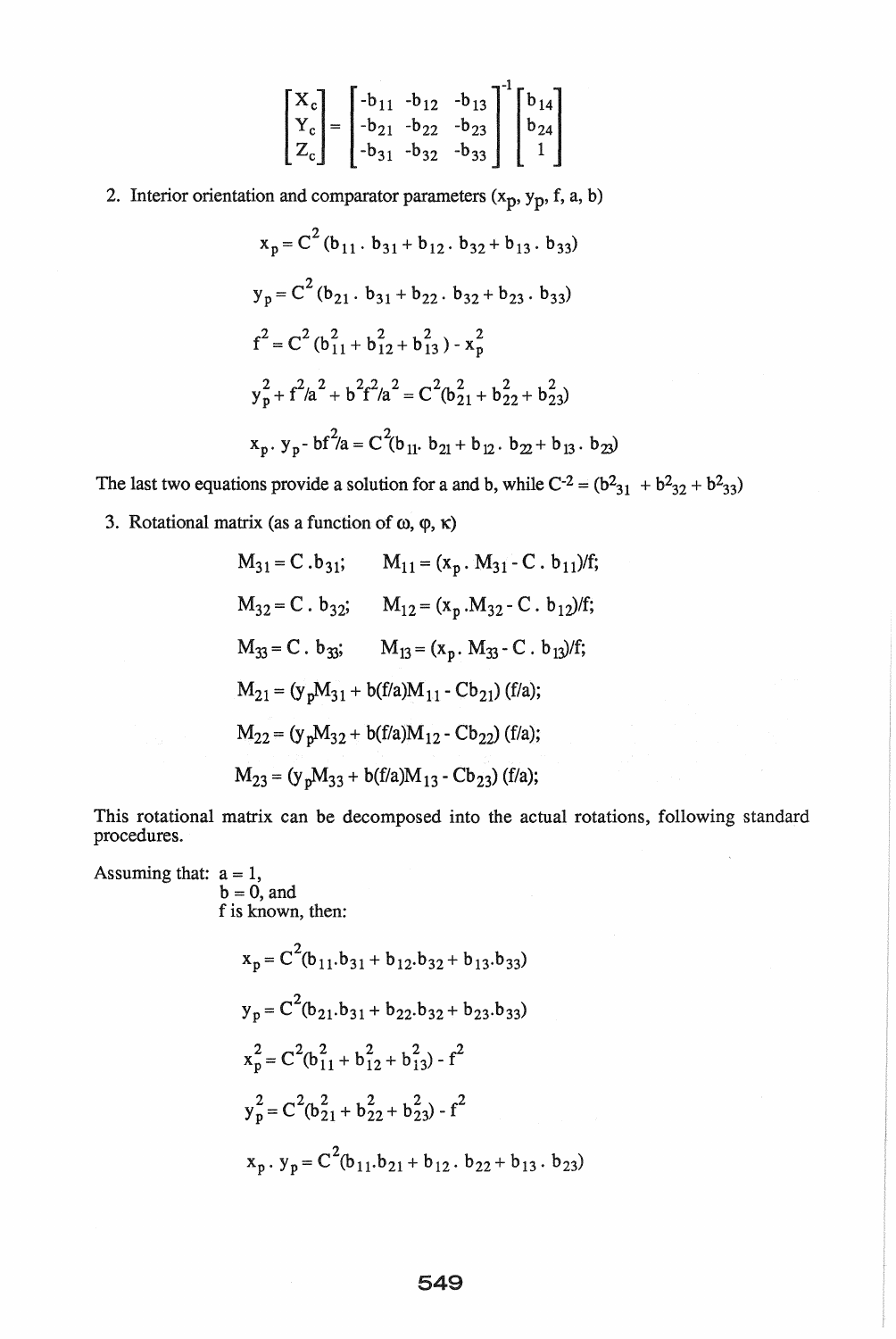Assuming that  $x_p = y_p = 0$  and  $C^2$  is always nonequal to zero, because of the nature of the rotational matrix (see the formulation in Shih and Faig [1987]), we have:

$$
b_{11} \cdot b_{31} + b_{12} \cdot b_{32} + b_{13} \cdot b_{33} = 0
$$
  
\n
$$
b_{21} \cdot b_{31} + b_{22} \cdot b_{32} + b_{23} \cdot b_{33} = 0
$$
  
\n
$$
C^{2} (b_{11}^{2} + b_{12}^{2} + b_{13}^{2}) = f^{2}
$$
  
\n
$$
C^{2} (b_{21}^{2} + b_{22}^{2} + b_{23}^{2}) = f^{2}
$$
  
\n
$$
b_{11} \cdot b_{21} + b_{12} \cdot b_{22} + b_{13} \cdot b_{23} = 0
$$

From these equations we can solve for  $b_{23}$ ,  $b_{13}$ ,  $b_{33}$ , and then, the collinearity parameters can be obtained by utilizing the DLT -to-Physical routine.

$$
b_{23}^2 = -(K) \pm (K^2 + 4(b_{11}.b_{21} + b_{12}.b_{22}))^{\frac{1}{2}}
$$
  
where  $K = b_{21}^2 + b_{22}^2 - b_{11}^2 - b_{12}^2$   
 $b_{13} = (b_{11}.b_{12} + b_{12}.b_{22})/b_{23}$   
 $b_{33} = (b_{21}.b_{31} + b_{22}.b_{32})/b_{23}$ 

Because of the high order equations that were used, the algebraic sign of  $b_{13}$ ,  $b_{23}$ ,  $b_{33}$  is not defined. The result is that the camera station can be placed on either side of the image. This is understandable because a horizontal plane object cannot define a three-dimensional datum. If there is a slight deviation from the object plane, then the sign can be defined from the relief displacements. Although three points uniquely define a plane, this dual solution problem does not happen in an iterative space resection approach with collinearity equations, because the initial values have already specified the side.

#### The Test

Several numerical tests were carried out to illustrate this and successful results were achieved. APL versions of the test programs are included as Appendix.

The object coordinates which were used in these tests are

|                                  | X                                          | Y<br>1 |                                                                  |
|----------------------------------|--------------------------------------------|--------|------------------------------------------------------------------|
|                                  |                                            |        | $\begin{bmatrix} 2 & 0 \\ 0 & 0 \\ 0 & 0 \\ 0 & 0 \end{bmatrix}$ |
|                                  |                                            |        |                                                                  |
|                                  |                                            |        |                                                                  |
| $\frac{2}{3}$<br>$\frac{3}{4}$ 5 | $\begin{array}{c} 3 \\ 3 \\ 5 \end{array}$ | 245    |                                                                  |
|                                  |                                            |        |                                                                  |

while the image coordinates were generated with the given orientation parameters.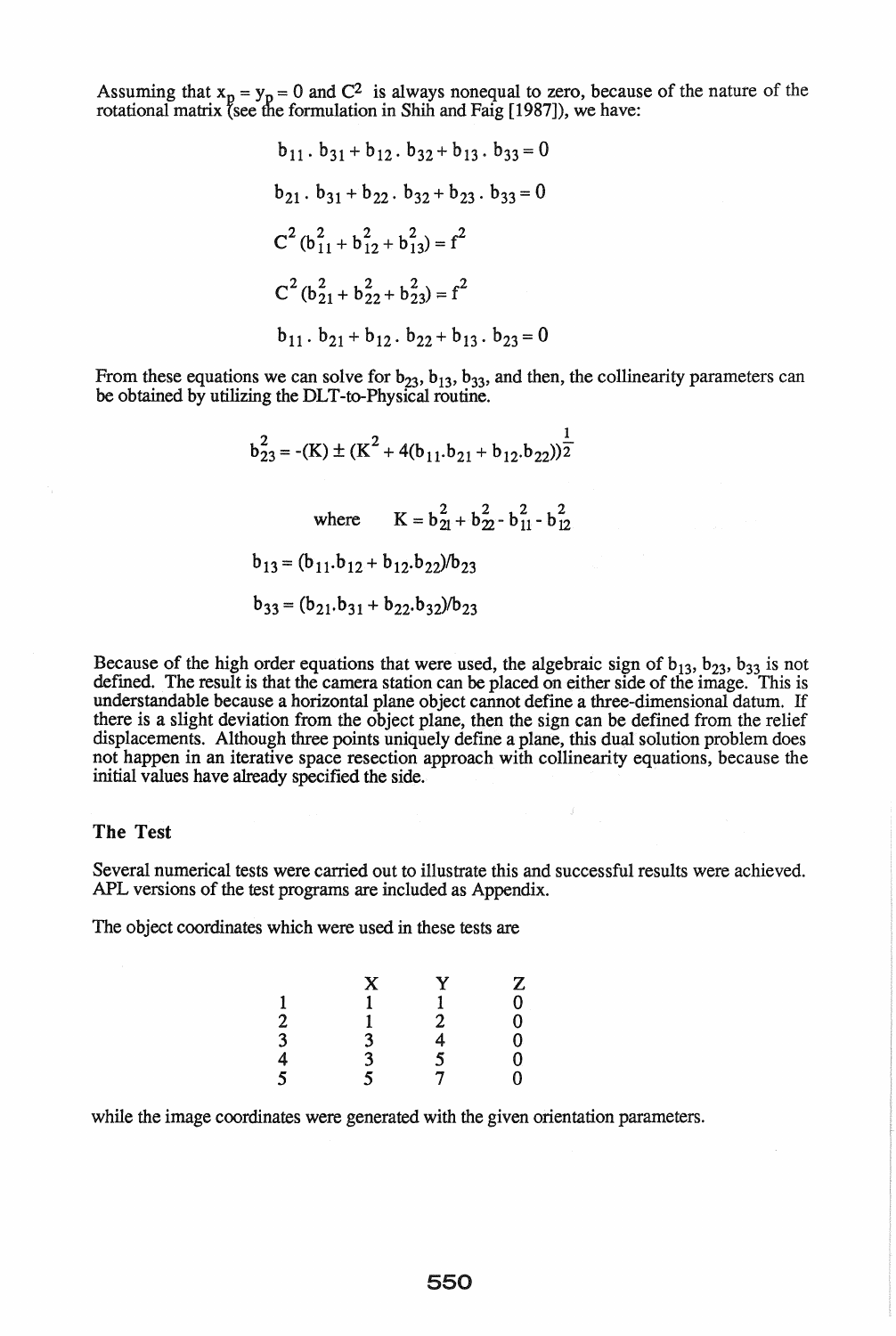Test 1

The given parameters are:

$$
(X_C, Y_C, Z_C, \omega, \phi, \kappa, x_0, y_0, p_d) = (2 \ 2 \ 10 \ 1 \ 2 \ 3 \ 0 \ 0 \ 3)
$$

The generated image coordinates are:

| $\mathbf{x}$ |              | v               |
|--------------|--------------|-----------------|
|              | 0.1047951028 | $-0.6677451877$ |
| 2            | 0.1981304989 | $-0.3763549021$ |
| 3            | 0.9711205896 | 0.01903496351   |
| 4            | 1.056831476  | 0.306672862     |
| 5            | 1.85609465   | 0.7205987849    |
|              |              |                 |

Performing the 2-D DLT, i.e., the analytical rectification, the 8 parameters were obtained as:

 $(b_{11}, b_{12}, b_{14}, b_{21}, b_{22}, b_{24}, b_{31}, b_{32}) =$ 

(0.2822043472 0.09433758404 -0.2728083865 -0.08729603439 0.2847389063 -0.858423905 -0.01996003638 0.009830192291)

 $(b_13, b_23, b_33)$  can be obtained with the proposed formulation and given  $(x_0, y_0, p_1)$  values:

```
(-0.0480275476 0.04635381611 -0.09797403118).
```
Transforming the 11 DLT parameters into physical parameters, the following values were obtained:

The Perspective Centre

 $(X_C, Y_C, Z_C) = (2, 2, 10)$  $(x_0, y_0, p_d) = (-6.052831834E-13, 1.66487247E-16, 3)$ 

Affinity:

 $(a, b) = (1, -1.119688121E-29)$ 

The Rotational Elements:

 $(\omega, \phi, \kappa) = (0.1, 0.2, 0.3)$ 

This represents an exact recovery.

## Test 2

The given parameters are:

$$
(X_C, Y_C, Z_C, \omega, \phi, \kappa, x_0, y_0, p_d) = (-1 - 2 10, 1, 2, 3, 0, 0, 3)
$$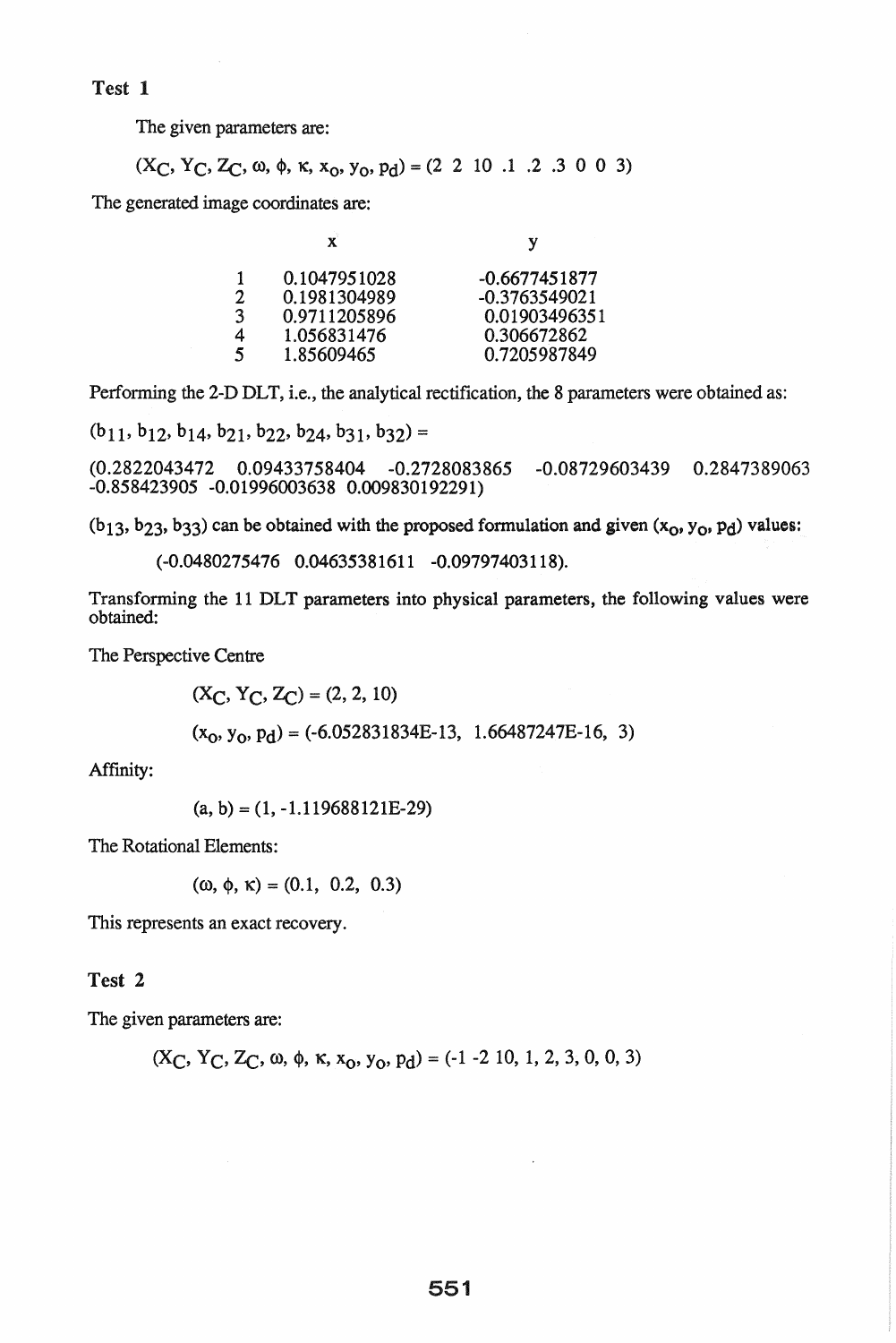The generated image coordinates are:

| 0.2229279666 |
|--------------|
| 0.5114946584 |
| 0.9341209602 |
| 1.218577493  |
| 1.66095499   |
|              |

Performing the 2-D DLT, the 8 parameters were obtained as:

 $(b_{11}, b_{12}, b_{14}, b_{21}, b_{22}, b_{24}, b_{31}, b_{32}) =$ 

(0.2881280702 0.09631781474 0.9711205896 -0.08912845663 0.290715832 0.01903496351 -0.020379015490.01003653686)

 $(b_13, b_23, b_33)$  can be obtained with the proposed formulation and given  $(x_0, y_0, p_d)$  values:

(-0.049035690 0.04732682438 -0.1000305942).

Transforming 11 DLT parameters into physical parameters, the following values were obtained:

The Perspective Centre

$$
(X_C, Y_C, Z_C) = (-1, -2, 10)
$$

 $(x_0, y_0, p_d) = (-2.56992288E-11, 1.236479095E-16, 3)$ 

Affinity:

 $(a, b) = (1, -3.530728797E-28)$ 

The Rotational Elements:

$$
(\omega, \phi, \kappa) = (0.1, 0.2, 0.3)
$$

#### Test 3

The given parameters are:

 $(x_c, y_c, z_c, \omega, \phi, \kappa, x_o, y_o, p_d) = (2 \ 2 \ -10 \ 1 \ 2 \ 3 \ 0 \ 0 \ 3)$ 

The generated image coordinates are:

| T | 0.8836717793   | $-0.2744352479$ |
|---|----------------|-----------------|
| 2 | 0.7944316451   | -0.5739169782   |
| 3 | 0.009587324038 | $-0.9649809951$ |
| 4 | -0.08754975043 | -1.268240005    |
| 5 | -0.8460891729  | $-1.640984055$  |

Performing the 2-D DLT, the 8 parameters were obtained as: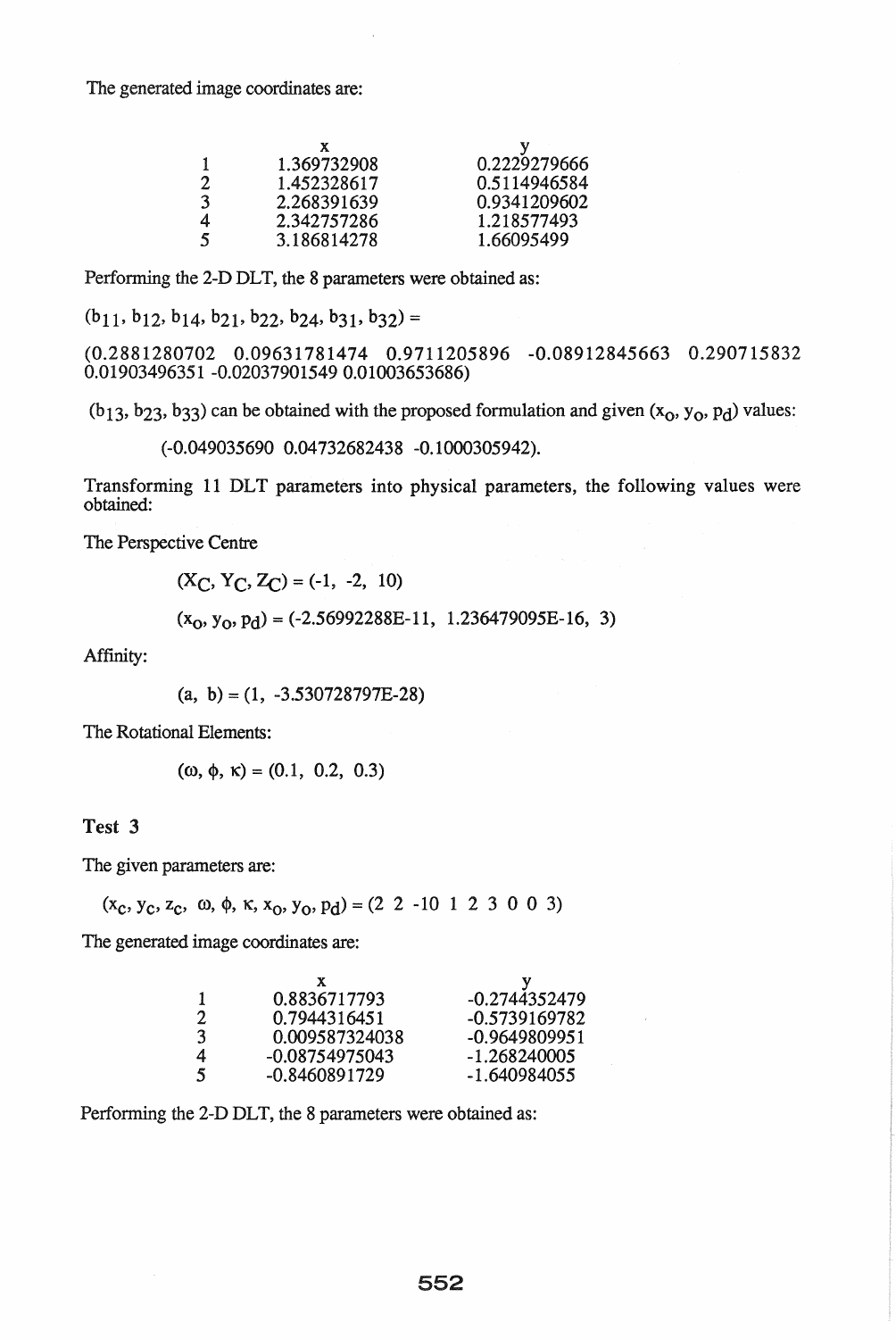$(b_{11}, b_{12}, b_{14}, b_{21}, b_{22}, b_{24}, b_{31}, b_{32}) =$ 

8 0.09098259229 -0.2967635816  $-0.07155164520.02080295932 -0.010245432653$ 

 $(b_13, b_23, b_33)$  can be obtained with the proposed formulation and given  $(x_0, y_0, p_1)$  values:

(-0.05005577644 0.04831136238 -0.01024532653).

Transforming 11 DLT parameters into physical parameters, the following values were obtianed:

The Perspective Centre

 $(X_C, Y_C, Z_C) = (2, 2, 10)$ 

 $(x_0, y_0, p_d) = (-2.698161447E-12, 8.899471175E-17, 3)$ 

Affinity:

 $(a, b) = (1, -2.668023336E-29)$ 

The Rotational Elements:

 $(\omega, \phi, \kappa) = (-0.1, -0.2, -2.841592654)$ 

The last test illustrates a problem with a possible dual solution.

## **CONCLUDING COMMENTS**

This approach explains the 2-D to 2-D perspective transformation from a conventional collinearity equation's point of view. Eight parameters are explicitly interpreted. Compared with the physical interpretation through a rectifier, as conventionally used in textbooks, further appreciation of the algebraic fonn of the perspective transfonnation can be achieved.

This discussion also explains why "calibration" is possible with a "plane" object. There are 8 algebraic parameters, and there are 8 equivalent physical parameters. The limitation imposed on the physical model but not on the algebraic model, is the rotational matrix in this case. This also explains why an absolutely vertical photograph cannot be calibrated for its focal length with a flat object. The "calibration" is still there, but has to correspond to a different physical meaning.

The dual solution of this approach can be geometrically explained. It is caused by the fact that the positive direction of normal vector of the object plane is not defined. With relief displacement, the dual solution problem can be solved to some extent by evaluating the height difference vector and the radial displacement vector.

Practically, this approach provides a method to calculate initial values for a planar object. A rigorous calibration could be done as well. However, in order to avoid using numerical analysis techniques, the more familiar collinearity equation model may be better suited.

Recalling that Rampal's approach [Rampal, 1979] provides a practical closed solution for an object plane which is nearly parallel to the image plane case, the 2-D DLT approach requires that the rotation matrix is not equal to identity. This limitation is caused by the current algorithm which is used to recover  $b_{13}$ ,  $b_{23}$ ,  $b_{33}$ . When the rotation matrix is close to identity, all associated terms approach zero.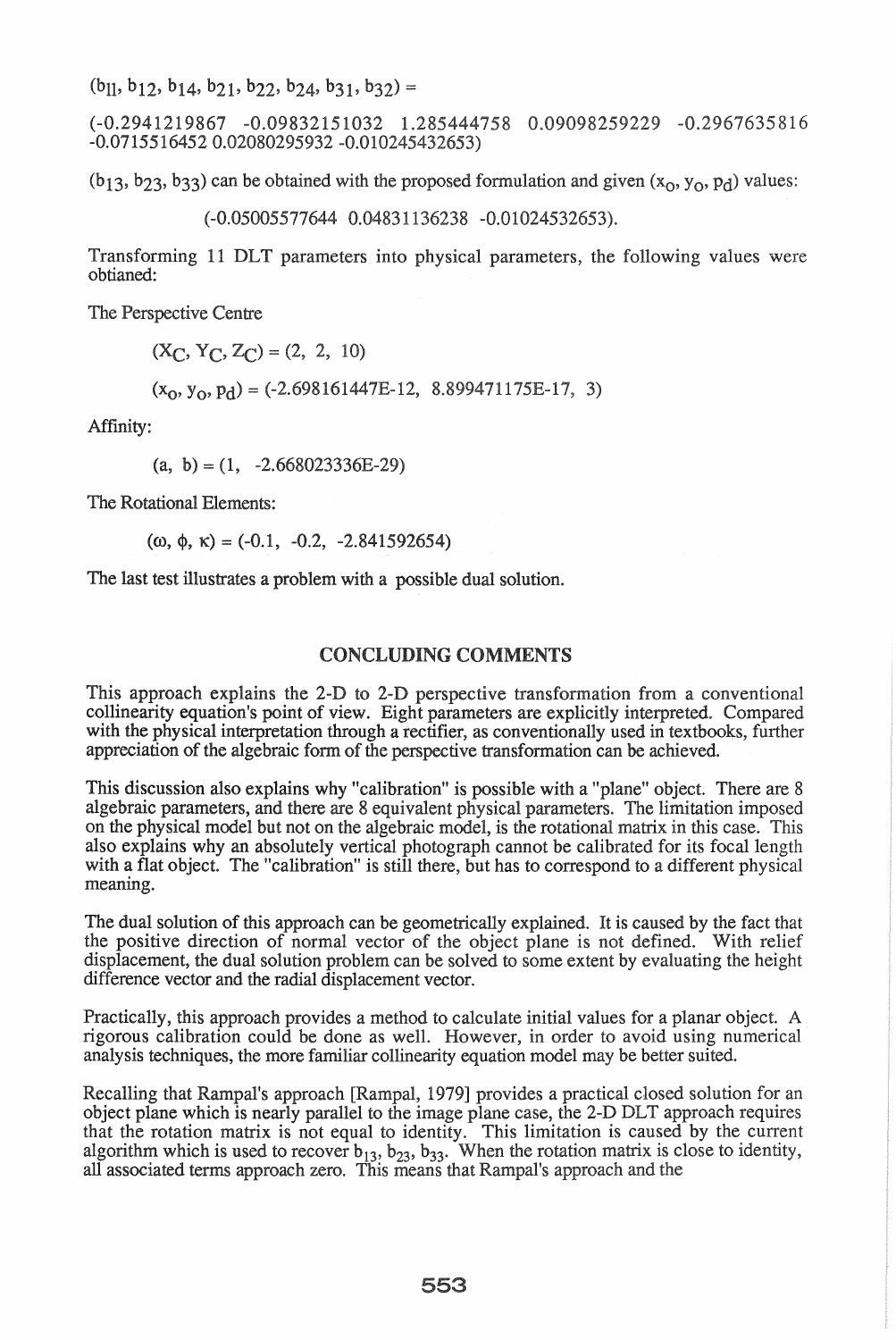approach can be coupled for practical applications on flat objects, while the DLT takes care of the truly spacial objects.

Finally, it should be noted that:

- 1. the numerical condition and problems associated with critical configurations for the developed approach require further research,
- 2. the general solution of a closed form space resection with 3 or 6 parameters is still lacking. However, keeping in mind that three points uniquely define a plane, 4 control points will be the minimum requirement for any general solution without initial values, provided that these 4 points are not lying on the same plane.

## ACKNOWLEDGEMENTS

The authors wish to acknowledge the support by the National Science and Engineering Research Council of Canada and also want to thank Dr. C. Armenakis for his constructive suggestions and help rendered.

#### REFERENCES

- 1. Abdel-Aziz, Y.I. & H.M. Karara, 1971. "Direct Linear Transformation from Comparator Coordinates into Object Space Coordinates in Close-range Photogrammetry." *Proceedings of the ASP/UI Symposium on Close-Range Photogrammetry,* Urbana, Illinois, pp. 420-475.
- 2. American Society of Photogrammetry, 1980. Manual of Photogrammetry. 4th Edition (C.S. Slama, Editor), Falls Church, VA., Chap. 2.2.4.2 & 16.3.3.2.
- 3. Faig, W., & T.Y. Shih, 1986. "Critical Configuration of Object Space Control Points for the Direct Linear Transformation." International Archives of Photogrammetry and Remote Sensing, 26(5): 23-29.
- 4. Hadem, I., 1981. "Bundle Adjustment in Industrial Photogrammetry." *Photogrammetria,*  37 (1981): 45-60.
- 5. Masry, S.E., 1977. "Basics of Instrumental and Analytical Photogrammetry." Lecture Notes No. 33, Department of Surveying Engineering, University of New Brunswick, Fredericton, N.B., Canada.
- 6. Moffitt, F.H. & E.M. Mikhail, 1980. "Photogrammetry." 3rd Ed. Harper & Row, Inc. N.Y., U.S.A.
- 7. Okamoto, A., 1981. "Orientation and Construction of Models," Part I: "The Orientation Problem in Close-Range Photogrammetry." *Photogrammetric Engineering and Remote Sensing,* 47(10): 1437-1454.
- 8. Rampal, *K.K.,* 1979. "A Closed Solution for Space Resection." *Photogrammetric Engineering and Remote Sensing* 45(9): 1255-1261.
- 9. Shih, T.Y., and W. Faig, 1987. "Physical Interpretation of the Extended DLT-model." *Proceedings of ASPRS Fall Convention,* Reno, Nevada, 385-394.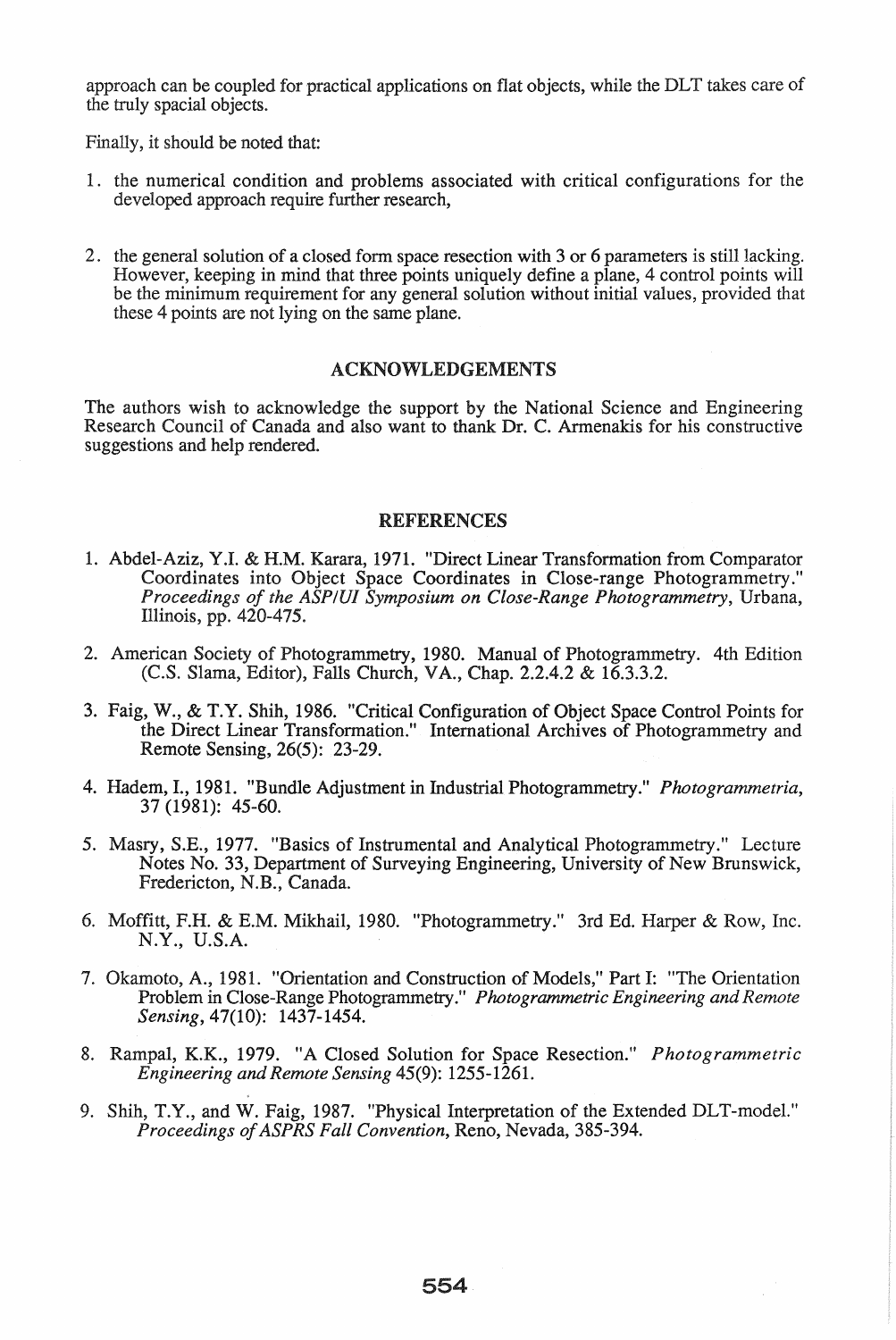### APPENDIX A

## THE 2-D DLT APPROACH

```
[1] 
[2][3] 
[4] 
[5] 
[6] 
[1] 
[8][9][10] 
[11][12] 
[13] 
[14] 
[15] 
[16] 
[17][18] A
[19] 
\overline{[}20\overline{]}[21] 
\overline{221}[23][24] 
\overline{[}25\overline{]}(26] ∩
[27][28][29] ค
[30] 
[31][32] 
(33] 
[34] 
[35] 
[36] 
\overline{[}37\overline{]}[38] ∩
\overline{[}39\overline{)}[40] 
[41][42] 
[43] 
[44] 
        VDLTATOAPHYSICAL[O]V
        \nabla J-DLTATOAPHYSICAL BIJ;PC;XP;YP;PD;C;Jl;J2;M;WAPAK;AB;A;B
      A 
      A TRANSFORM THE 11 DLT PARAMETERS TO EQUIVALENT 
       A PHYSICAL PARAMETERS 
       A =============================================== 
         J<sup>←</sup> 3 4 pBIJ,1<br>Jl← 0 1 \cup JJ2-3 \overline{1} tJ
        PC~-J2mJl 
        SKIP 1 
        * THE PERSPECTIVE CENTER *
        XP+(+/JI[1;] \times J1[3;])+C++/JI[3;] \times 2YP \left( +/ \text{Jl}[2;] \times \left[ 11j \right] \right) \left. + \text{C}PD~«(+/Jl[1;]*2)+C)-XP*2)*0.5 
        SKIP 1 
         • XP, YP, PD' 
         XP,YP,PD 
       AB \leftarrow ((\div/J1[1;]\times J1[2;]) \div C) - XP \times YP) + PD \times PDA+(PDXPD)+((((+/JI[2;j*2)+C)-(YP*2)+(AB*2)\times(PD*2))A~A*0.5 
        B~ABxA 
        SKIP 1 
         'AFFINITY :A, B'A,B M + 3300C~C*-0.5 
                             161 HEADACHE : HOW TO DEFINE THE SIGN ? 
        M[3; ]\text{-}J1[3; ]\text{-}CM[1;]-(-((CxJ1[1;])-XP\times M[3;])+PDM[2;]+((YP\times M[3;])+(AB\times PDXM[1;])-CXJ1[2;])+(PD+A)SKIP 1 
         , THE ROTATION MATRIX' 
        M 
         ^{\bullet} (\otimesM) + . \timesM^{\bullet}(\Diamond M) + . \times MW~P~K~R~ELE M (W^{\Delta}P^{\Delta}K+\text{R}\Delta ELE-M) IF(+/+/M-ROTATION\Deltal W\Delta P\Delta K) 20.001
         SKIP 1 , THE ROTATION ELEMENTS : W , P , K' 
         WAPAK 
         J^{\leftarrow}(, PC), W\triangle P\triangle K, XP, YP, PD, A, B
         V
```

```
[1 ] 
[2] 
[3][4] 
[5] 
[6][7] 
[8] 
[9] 
[10] 
[11] 
[12]VREGABZ[J]\nablaV J~F RECABZ AiJBiJCiJDiJEiJF \theta161 RECTIFICATION, FROM 8 B TO 11 B 
         0=====================================
          J \leftarrow 1 1 0 1 1 1 0 1 1 1 0 \ \text{A}\textit{\textbf{JB}\textbf{+}\textbf{(J[1]\textbf{x}J[9])}\textbf{+}J[2]\textbf{x}J[10]}JC~(J[5]xJ[9])+J[6]xJ[10] 
          JD-(J[1]*2)+J[2]*2JE~(J[5]*2)+J[6]*2 
           J_{\rm F} \sim J_{\rm D} J_{\rm H} J_{\rm H} J_{\rm H} J_{\rm H} J_{\rm H} J_{\rm H} J_{\rm H} J_{\rm H} J_{\rm H}J[7]-(\overline{ROOT} \overline{1},(\overline{JB}-\overline{JD}), -\overline{J}F\times JF) \times 0.5J[11] + -JC+J[7]J[3] + - JF+J[\overline{7}]۳ż
```